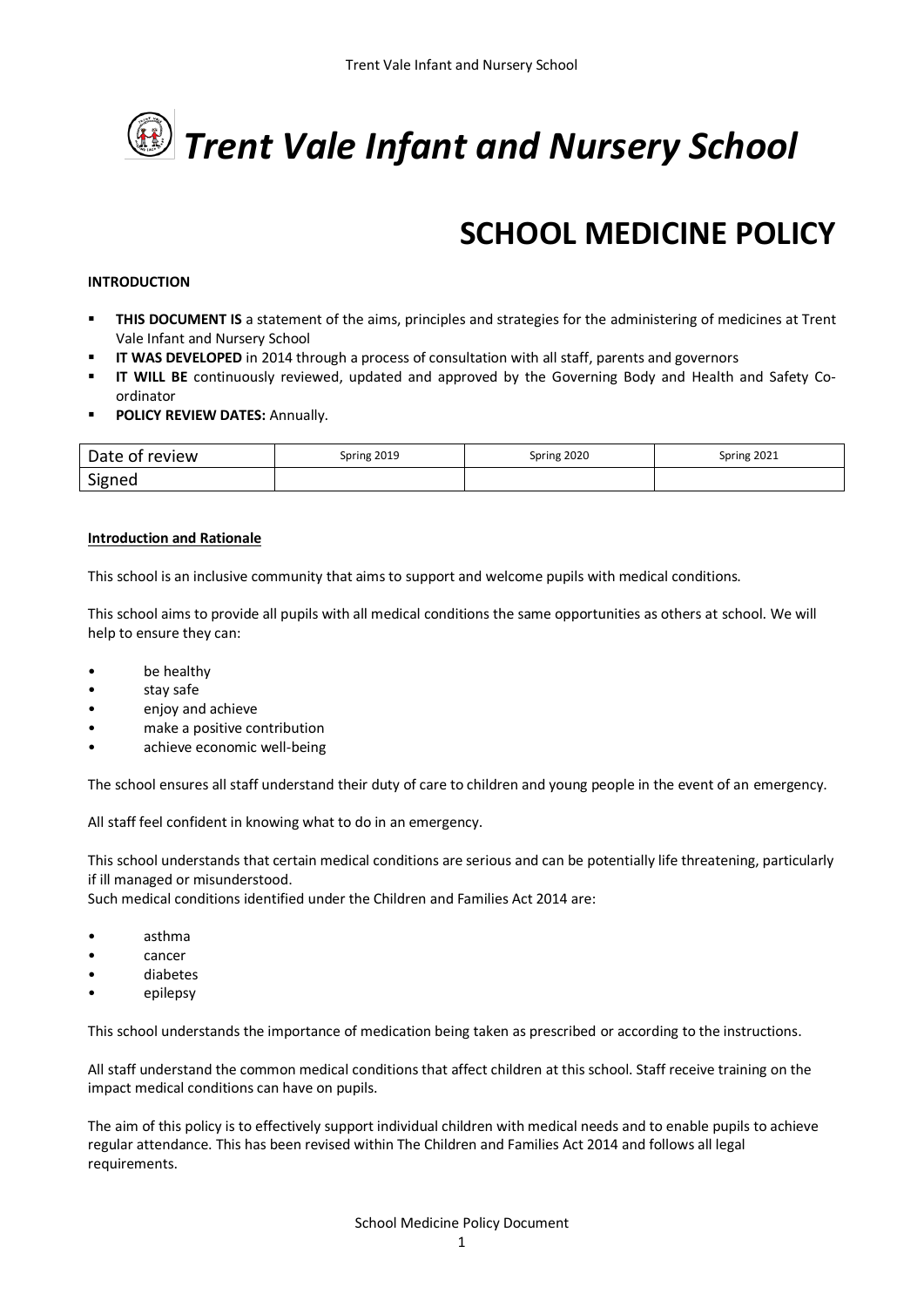#### Trent Vale Infant and Nursery School

Parents should not send a child to school if they are unwell; Trent Vale Infant and Nursery School is not an extension of Accident & Emergency. If your child sustains an injury it is your duty of care to ensure you take your child to their local A + E or GP. We can only deal with first aid issues that occur on site.

Where a child has a long term medical need a written health care plan (Appendix 1) will be drawn up with the parents and health professionals.

Parents must inform the school and, if necessary, Beeston Out of School Club or any other their child attends about any particular needs before a child is admitted or when a child first develops a medical need. A health care plan will be drawn up.

The school and setting need separate notifications.

The National Curriculum Inclusion Statement 2000 emphasises the importance of providing effective learning opportunities for all pupils and offers three key principles for inclusion:

Schools have a responsibility to provide a broad and balanced curriculum for all pupils. This statutory inclusion statement sets out three principles for developing an inclusive curriculum which provides all pupils with relevant and challenging learning.

Schools must:

- set suitable learning challenges
- respond to pupils' diverse learning needs
- overcome potential barriers to learning and assessment for individuals and groups of pupils.

#### **RESPONSIBILITIES**

#### **Parents and Carers**

If the school staff agree to administer medication on a short term or occasional basis, the parent(s) are required to complete a Consent Form (Appendix 2). **Verbal instructions will not be accepted.** Staff will keep a record of the administering of medicines (Appendix 3).

If it is known that pupils are self-administering medication in school on a regular basis, a completed Consent Form is still required from the parent(s). Due to the age of the children at Trent Vale this would only be in exceptional circumstances.

For administration of emergency medication, a health care plan must be completed by the parent(s) in conjunction with the school nurse and school staff. Minor changes to the health care plan can be made if signed and dated by the parent(s). If, however, changes are major, a new health care plan must be completed. Health care plans should be reviewed annually.

The parent(s) need to ensure there is sufficient medication and that the medication is in date. The parent(s) and carer(s) must replace the supply of medication at the request of relevant school/health professional. Medication should be provided in an original container with the following, clearly shown on the label:

- Child's name, date of birth;
- Name and strength of medication;
- Dose;
- Expiry dates whenever possible;
- Dispensing date/pharmacists details.

#### **School Staff**

Some teaching unions advise school staff not to administer medication to pupils, the unions also accept that sometimes it is done; if so they advise that the teacher has access to information, training and that appropriate insurance is in place. In practice, head teachers may agree that medication will be administered or allow supervision of self-administration to avoid children losing teaching time by missing school. Each request should be considered on individual merit and school staff have the right to refuse to be involved. It is important that school staff who agree to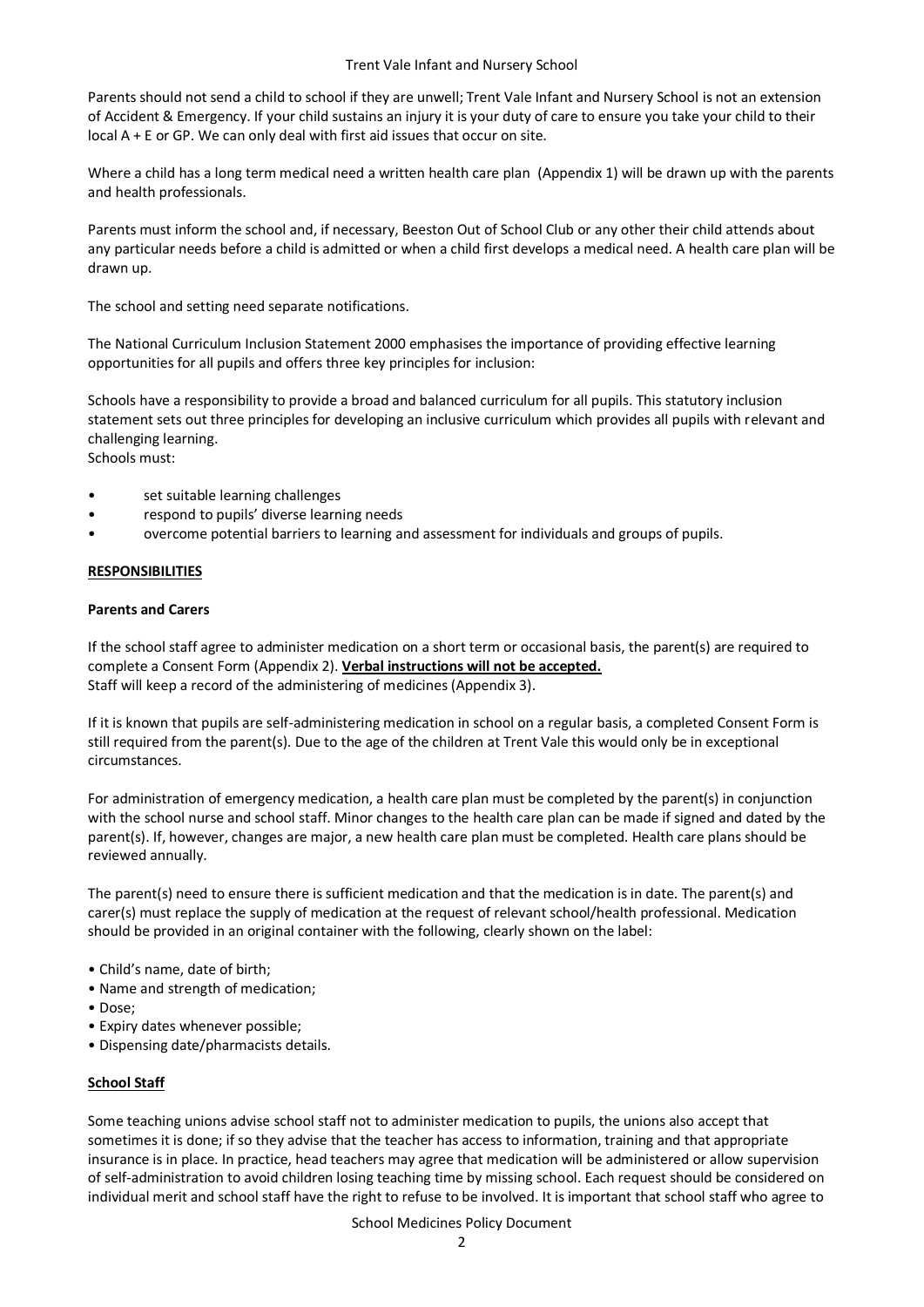#### Trent Vale Infant and Nursery School

administer medication understand the basic principles and legal liabilities involved and have confidence in dealing with any emergency situations that may arise. Regular training relating to emergency medication and relevant medical conditions should be undertaken.

#### **HEALTH CARE PLANS**

The health care plan should be completed by Parent(s), designated school staff who have volunteered and school nurse. It should include the following information:-

- details of a child's condition
- special requirement e.g. dietary needs, pre-activity precautions
- any side effects of the medicines
- what constitutes an emergency
- what action to take in an emergency
- what not to do in the event of an emergency
- who to contact in an emergency
- the role the staff can play

### **STAFF TRAINING**

When training is delivered to school staff, the school must ensure that a training record (Appendix 4) is completed for inclusion in the Health and Safety records. This will be primarily appropriate for the use of Epipens (for allergies), although other conditions/procedures may also be included from time to time. This is for both insurance and Audit purposes.

### **STORAGE**

When items need to be available for emergency use, e.g. asthma pumps and Epipens, they may be kept in a specified area according to the size/layout of the building, or with the pupil, as appropriate. It is not necessary for a locked cupboard to be used, but such items should be easily available for the use of pupils and/or staff. When prescription items are held by the school for administration by school staff they should be stored in an area that children do not have access to e.g. the school office or a high shelf in the Head Teachers office. Class 1 and 2 drugs should be stored in a fixed lockable cupboard/cabinet, with restricted access to keys.

#### **CLASS 1 and 2 DRUGS**

When Class 1 and 2 drugs (primarily "Ritalin" prescribed for Attention Deficit Syndrome) are kept on school premises, a written stock record is also required in order to comply with the Misuse of Drugs Act legislation. This should detail the quantities kept and administered, taken and returned on any educational visit, and returned to the parent/carer, e.g. at the end of term.

# **ANTIBIOTICS**

Parent(s) should be encouraged to ask the GP to prescribe an antibiotic which can be given outside of school hours wherever possible. Most antibiotic medication will not need to be administered during school hours. Twice daily doses should be given in the morning before school and in the evening. Three times a day doses can normally be given in the morning before school, immediately after school (provided this is possible) and at bedtime. If there are any doubts or queries about this please contact your school nurse.

It should normally only be necessary to give antibiotics in school if the dose needs to be given four times a day, in which case a dose is needed at lunchtime.

Parent(s) must complete the Consent Form. The antibiotic should be brought into school in the morning and taken home again after school each day by the parent. Whenever possible the first dose of the course, and ideally the second dose, should be administered by the parent(s).

All antibiotics must be clearly labelled with the child's name, the name of the medication, the dose and the date of dispensing. In school the antibiotics should be stored in the school office or Headteacher's office or where necessary in a refrigerator. Many of the liquid antibiotics need to be stored in a refrigerator – if so; this will be stated on the label.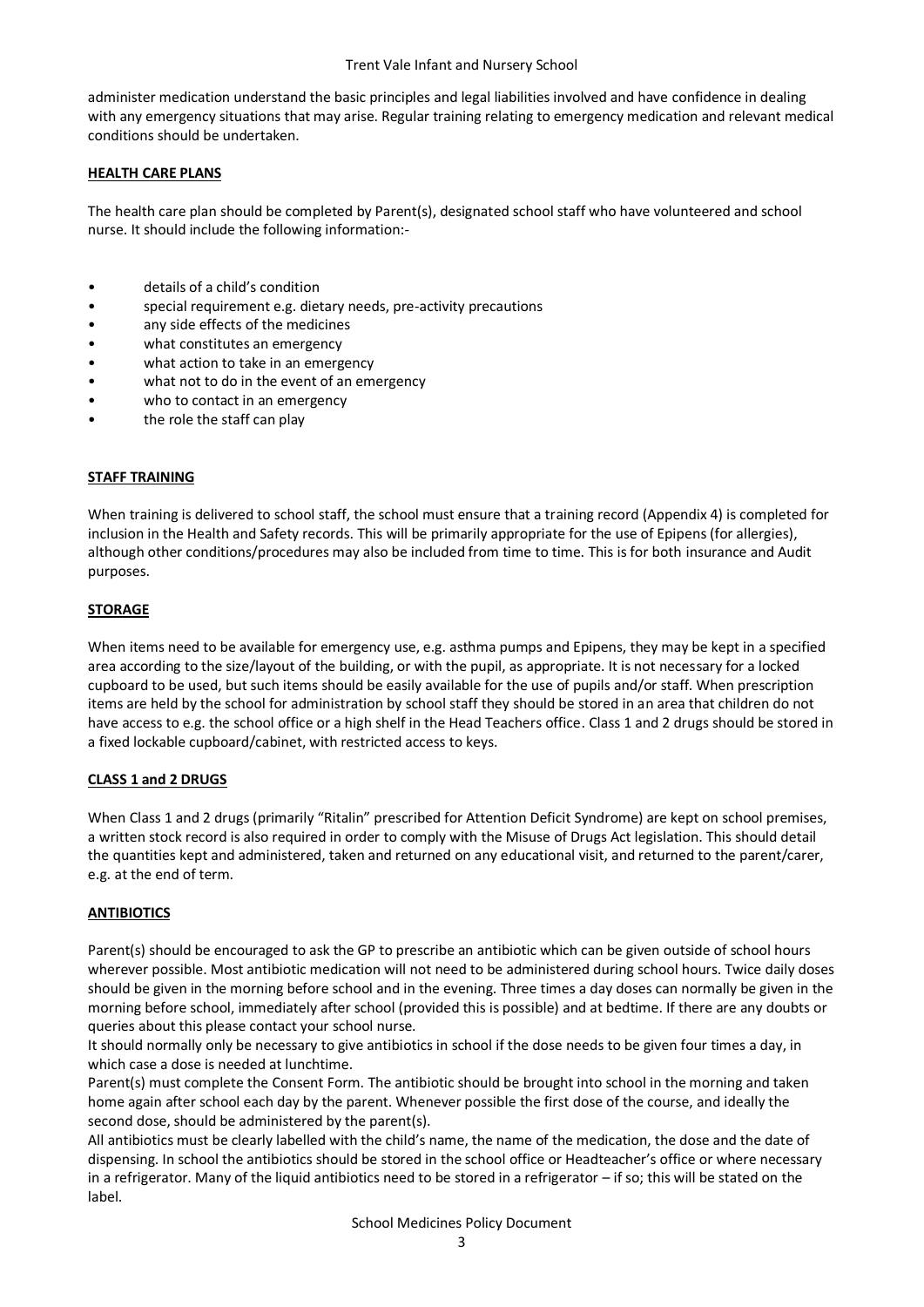#### Trent Vale Infant and Nursery School

Some antibiotics must be taken at a specific time in relation to food. Again this will be written on the label, and the instructions on the label must be carefully followed. Tablets or capsules must be given with a glass of water. The dose of a liquid antibiotic must be carefully measured in an appropriate medicine spoon, medicine pot or oral medicines syringe provided by the parent.

The appropriate records must be made (Appendix 3). If the child does not receive a dose, for whatever reason, the parent must be informed that day.

#### **ANALGESICS (PAINKILLERS)**

For pupils who regularly need analgesia (e.g. for migraine), an individual supply of their analgesic should be kept in school. It is recommended that school does not keep stock supplies of analgesics e.g. paracetamol (in the form of soluble), for potential administration to any pupil. Parental consent must be in place. CHILDREN SHOULD NEVER BE GIVEN ASPIRIN OR ANY MEDICINES CONTAINING ASPIRIN.

#### **NON PRESCRIBED MEDICATION**

From May 31<sup>st</sup> 2018 doctors will no longer be able to hand out treatments for conditions which the NHS says 'will cure themselves'. They will also be barred from prescribing treatments for problems that the NHS says can be dealt with through self-care and products that can easily be bought from a pharmacy.

These should be accepted only in exceptional circumstances, and be treated in the same way as prescribed medication.

- No medicine to be accepted an a 'just in case' basis.
- **Parents must complete a consent form like they would do for prescribed medicine on the first day**
- Parents to inform school on a daily basis if the medication is to be given. If school does not receive daily instructions then no medicine will be administered.
- **A text message will be sent home at the time of giving the medicine so parents are aware of the time the** dose was given.
- Parents to collect the medicine from school as soon as possible
- Medicines not claimed after 4 weeks or at the end of a half term (whichever is sooner) will be disposed of and the parents informed.

#### **DISPOSAL OF MEDICINE**

Parents are responsible for ensuring that date expired medicines are returned to a pharmacy for safe disposal. They should collect medicines held by the school at the end of each term.

#### **RESIDENTIAL VISITS**

On occasion it may be necessary for a school/centre to administer an "over the counter" medicine in the event of a pupil suffering from a minor ailment , such as a cold, sore throat while away on an Educational Visit . In this instance the parental consent form ( EV4 ) will provide an "if needed" authority, which should be confirmed by phone call from the Group Leader to the parent/carer when this is needed, and a written record is kept with the visit documentation. This action has been agreed by the Council's Insurance and Legal Sections.

#### **REFUSING MEDICINE**

When a child refuses medicine the parent should be informed the same day and be recorded accordingly. Staff cannot force a child to take any medicine.

#### **SELF MANAGEMENT**

Children are encouraged to take responsibility for their own medicine from an early age. A good example of this is children keeping their own asthma reliever.

#### **TRAVEL SICKNESS**

It has also been agreed by the Council's Insurance and Legal Sections that, in the event of a pupil suffering from travel sickness (by coach or public transport) the following procedure may apply: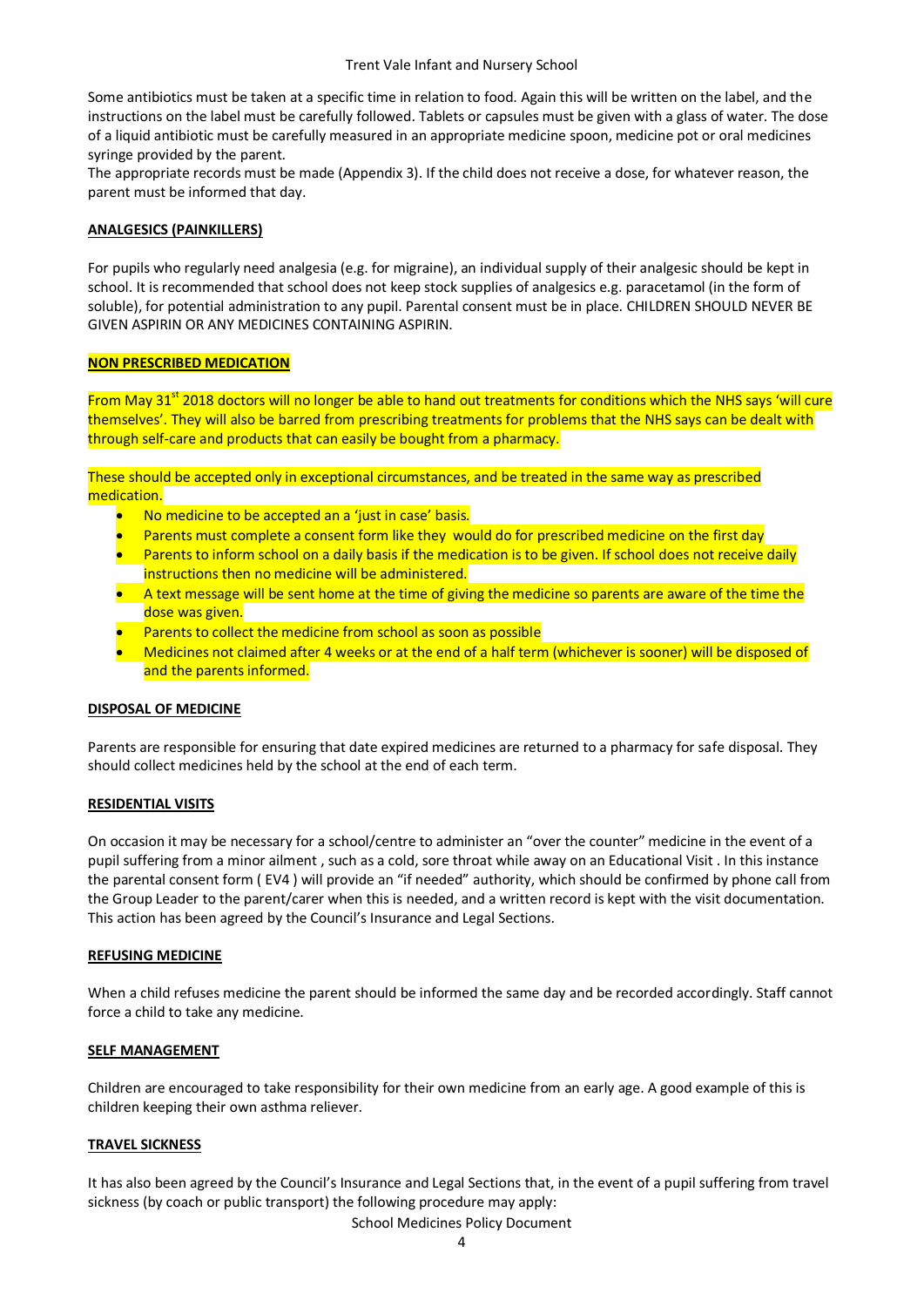# **DAY VISITS (e.g. to a museum or exhibition)**

The pupil should be given the appropriate medication before leaving home, and when a written parental consent is received he/she may be given a further dose before leaving the venue for the return journey (in a clearly marked sealed envelope with child's details, contents, and time of medication). Medication is to be kept in the charge of a named member of staff, and the parental consent is signed by that staff member before inclusion in the visit documentation.

### **GUIDELINES FOR THE ADMINISTRATION OF EPIPEN BY SCHOOL STAFF**

An Epipen is a preloaded pen device, which contains a single measured dose of adrenaline (also known as epinephrine) for administration in cases of severe allergic reaction. An Epipen is safe, and even if given inadvertently it will not do any harm. It is not possible to give too large a dose from one dose used correctly in accordance with the Care Plan. An Epipen can only be administered by school staff that have volunteered and have been designated as appropriate by the Headteacher and who has been assessed as competent by the school nurse/doctor. Training of designated staff will be provided by the school doctor/nurse and a record of training undertaken will be kept by the head teacher. Training will be updated at least once a year.

- 1. There should be an individual Care Plan and Consent Form, in place for each child. These should be readily available. They will be completed before the training session in conjunction with parent(s), school staff and doctor/nurse.
- 2. Ensure that the Epipen is in date. The Epipen should be stored at room temperature and protected from heat and light. It should be kept in the original named box.
- 3. The Epipen should be readily accessible for use in an emergency and where children are of an appropriate age; the Epipen can be carried on their person.
- 4. Expiry dates and discoloration of contents should be checked by the school nurse termly. If necessary she may ask the school doctor to carry out this responsibility. The Epipen should be replaced by the parent(s) at the request of the school nurse/school staff.
- 5. The use of the Epipen must be recorded on the child's Care Plan, with time, date and full signature of the person who administered the Epipen.
- 6. Once the Epipen is administered, a 999 call must be made immediately. If two people are present, the 999 call should be made at the same time of administering the Epipen. The used Epipen must be given to the ambulance personnel. It is the parent's responsibility to renew the Epipen before the child returns to school.
- 7. If the child leaves the school site e.g. school trips, the Epipen must be readily available.

# **GUIDELINES FOR MANAGING ASTHMA**

People with asthma have airways which narrow as a reaction to various triggers. The narrowing or obstruction of the airways causes difficulty in breathing and can usually be alleviated with medication taken via an inhaler. Inhalers are generally safe, and if a pupil took another pupil's inhaler, it is unlikely there would be any adverse effects. School staff, who have volunteered to assist children with inhalers, will be offered training from the school nurse.

- 1. If school staff are assisting children with their inhalers, a Consent Form from parent(s) should be in place. Individual Care Plans need only be in place if children have severe asthma which may result in a medical emergency.
- 2. Inhalers MUST be readily available when children need them. Pupils should be encouraged to carry their own inhalers. If the pupil is too young or immature to take responsibility for their inhaler, it should be stored in a readily accessible safe place e.g. the classroom. Individual circumstances need to be considered, e.g. in small schools; inhalers may be kept in the school office.
- 3. It would be considered helpful if parent(s) could supply a spare inhaler for children who carry their own inhalers. This could be stored safely at school in case the original inhaler is accidentally left at home or the child loses it whilst at school. This inhaler must have an expiry date beyond the end of the school year.
- 4. All inhalers should be labelled with the child's name.
- 5. Some children, particularly the younger ones, may use a spacer device with their inhaler; this also needs to be labelled with their name. The spacer device needs to be sent home at least once a term for cleaning.
- 6. School staff should take appropriate disciplinary action if the owner or other pupils misuse inhalers.
- 7. Parent(s) should be responsible for renewing out of date and empty inhalers.
- 8. Parent(s) should be informed if a child is using the inhaler excessively.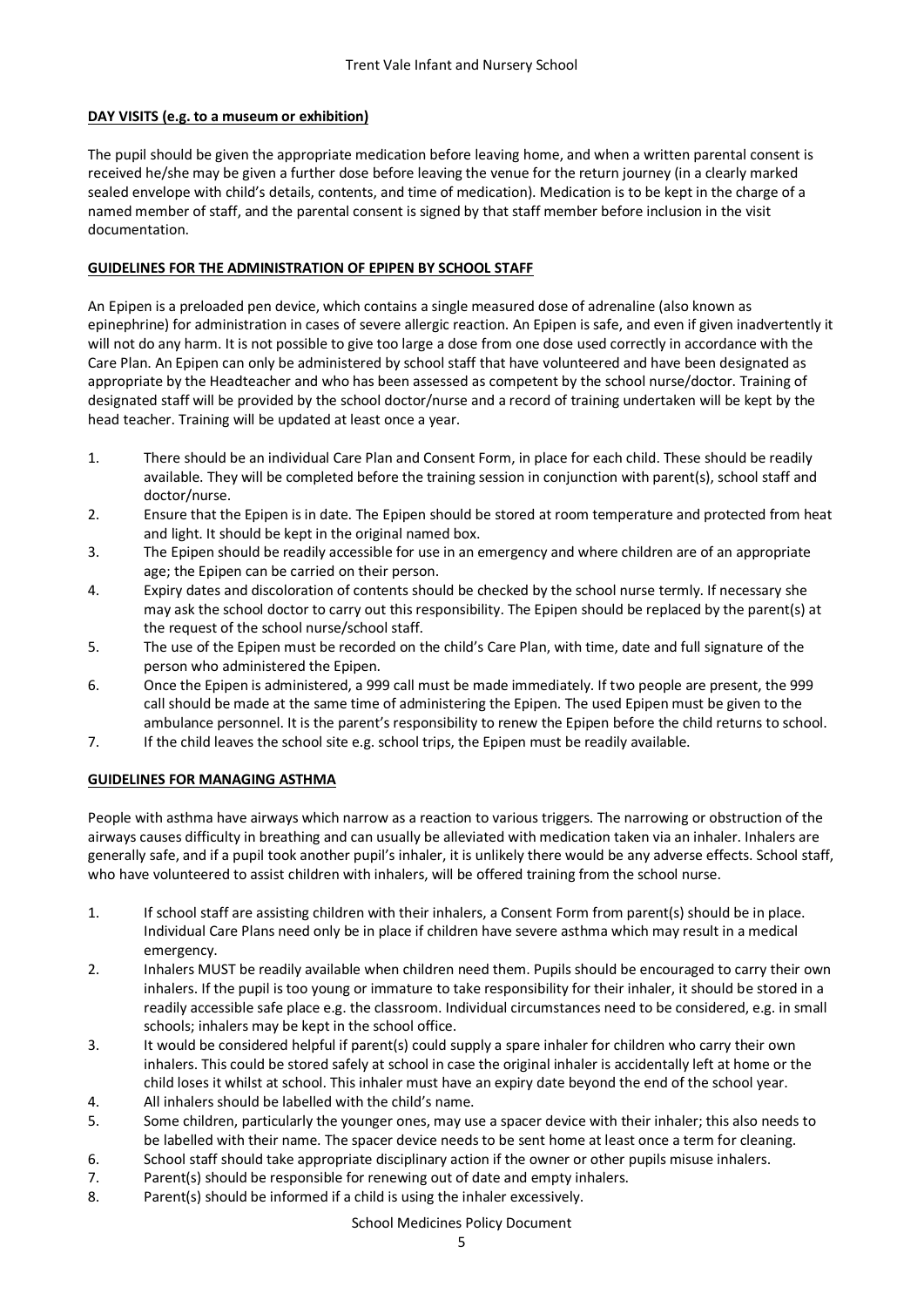- 9. Physical activities will benefit pupils with asthma, but they may need to use their inhaler 10 minutes before exertion. The inhaler MUST be available during PE and games. If pupils are unwell they should not be forced to participate.
- 10. If pupils are going on offsite visits, inhalers MUST still be accessible.
- 11. It is good practice for school staff to have a clear out of any inhalers at least on an annual basis. Out of date inhalers, and inhalers no longer needed must be returned to parent(s).
- 12. Asthma can be triggered by substances found in school e.g. animal fur, glues and chemicals. Care should be taken to ensure that any pupil who reacts to these are advised not to have contact with these.

### **GUIDELINES FOR MANAGING HYPOGLYCAEMIA (HYPO'S OR LOW BLOOD SUGAR) IN PUPILS WHO HAVE DIABETES**

Diabetes is a condition where the person's normal hormonal mechanisms do not control their blood sugar levels. In the majority of children the condition is controlled by insulin injections and diet. It is unlikely that injections will need to be given during school hours, but some older children many need to inject during school hours. All staff will be offered training on diabetes and how to prevent the occurrence of hypoglycaemia. This might be in conjunction with paediatric hospital liaison staff or Primary Care Trust staff.

Staff who have volunteered and have been designated as appropriate by the head teacher will administer treatment for hypoglycaemic episodes.

To prevent "hypo's"

- 1. There should be a Care Plan and Consent Form in place. It will be completed at the training sessions in conjunction with staff and parent(s). Staff should be familiar with pupil's individual symptoms of a "hypo". This will be recorded in the Care Plan.
- 2. Pupils must be allowed to eat regularly during the day. This may include eating snacks during class time or prior to exercise. Meals should not be unduly delayed e.g. due to extra curricular activities at lunchtimes or detention sessions. Off site activities e.g. visits, overnight stays, will require additional planning and liaison with parent(s).

To treat "hypo's"

- 1. If a meal or snack is missed, or after strenuous activity or sometimes even for no apparent reason, the pupil may experience a "hypo". Symptoms may include sweating, pale skin, confusion and slurred speech.
- 2. Treatment for a "hypo" might be different for each child, but will be either dextrose tablets, or sugary drink, chocolate bar or hypostop (dextrose gel), as per Care Plan. Whichever treatment is used, it should be readily available and not locked away. Many children will carry the treatment with them. Expiry dates must be checked each term, either by a member of school staff or the school nurse.
- 3. It is the parent's responsibility to ensure appropriate treatment is available. Once the child has recovered a slower acting starchy food such as biscuits and milk should be given. If the child is very drowsy, unconscious or fitting, a 999 call must be made and the child put in the recovery position. Do not attempt oral treatment. Parent(s) should be informed of "hypo's" where staff have issued treatment in accordance with Care Plan.

#### If Hypostop has been provided

# The Consent Form should be available.

Hypostop is squeezed into the side of the mouth and rubbed into the gums, where it will be absorbed by the bloodstream. The use of Hypostop must be recorded on the child's Care Plan with time, date and full signature of the person who administered it. It is the parent's responsibility to renew the Hypostop when it has been used.

# **DO NOT USE HYPOSTOP IF THE CHILD IS UNCONSCIOUS.**

#### **OTHER POLICY DOCUMENTS THAT UNDERPIN THIS POLICY FOR MEDICINES**

HEALTH AND SAFETY POLICY

SPECIAL EDUCATIONAL NEEDS (SEN) POLICY

FIRST AID POLICY AND PROCEDURES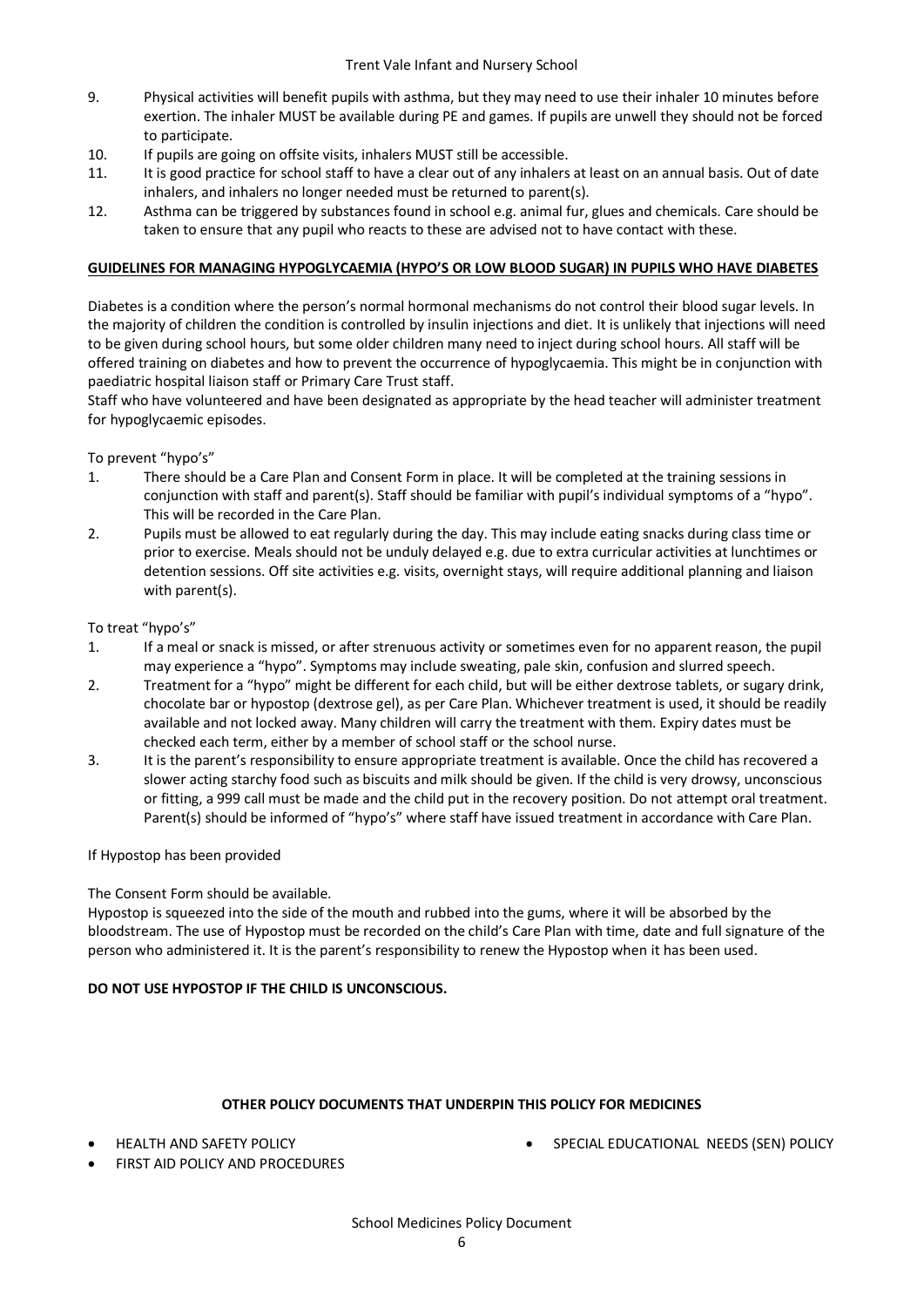# **Health Care Plan**

| Name of school/setting            |  |
|-----------------------------------|--|
| Child's name                      |  |
| Group/class/form                  |  |
| Date of birth                     |  |
| Child's address                   |  |
| Medical diagnosis or condition    |  |
| <b>Date</b>                       |  |
| <b>Review date</b>                |  |
| <b>Family Contact Information</b> |  |
| Name                              |  |
| Phone no. (work)                  |  |
| (home)                            |  |
| (mobile)                          |  |
| Name                              |  |
| Phone no. (work)                  |  |
| (home)                            |  |
| (mobile)                          |  |
| <b>Clinic/Hospital Contact</b>    |  |
| Name                              |  |
| Phone no.                         |  |
| G.P.                              |  |
| Name                              |  |
| Phone no.                         |  |
|                                   |  |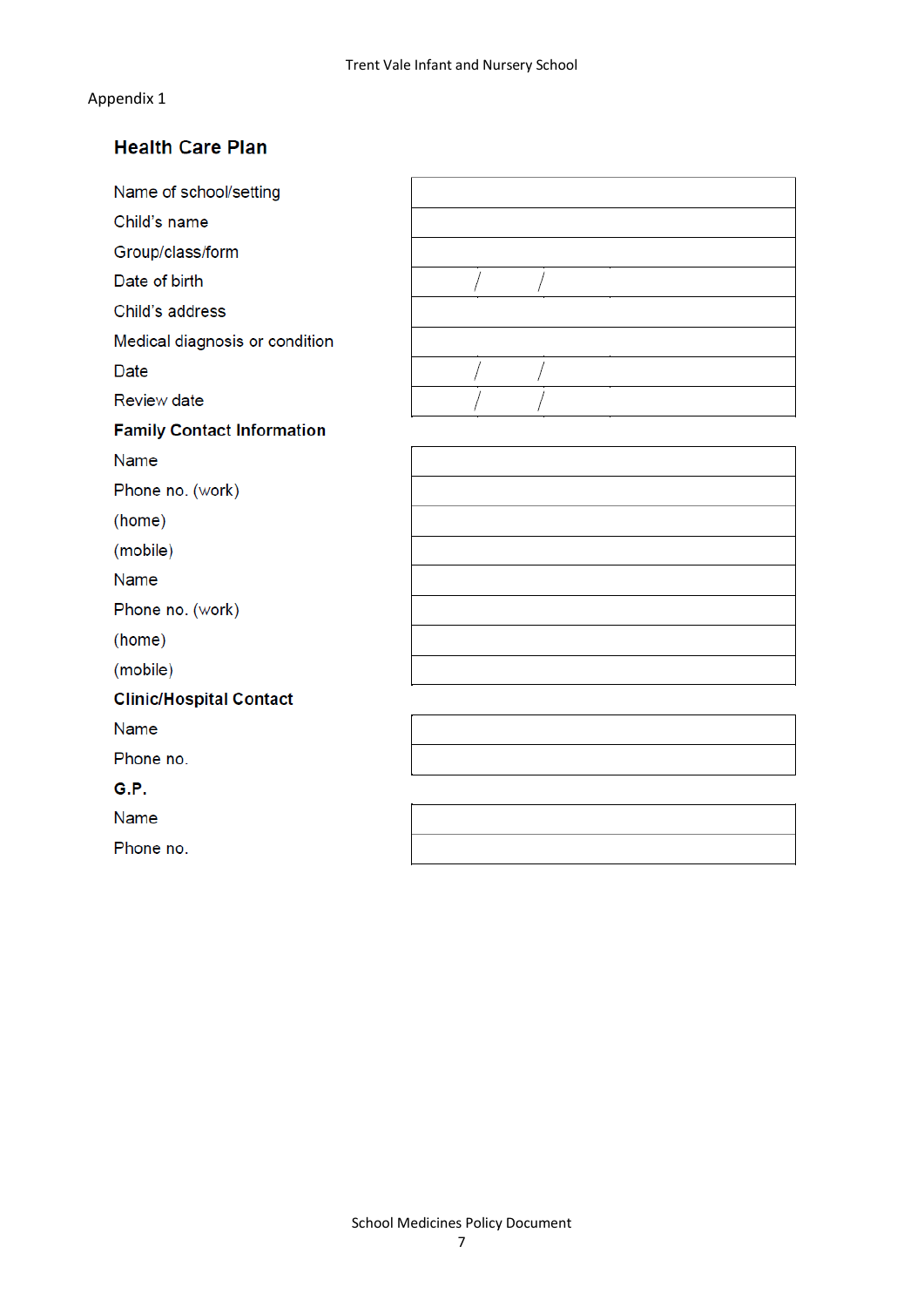Describe medical needs and give details of child's symptoms

Daily care requirements (e.g. before sport/at lunchtime)

Describe what constitutes an emergency for the child, and the action to take if this occurs

Follow up care

Who is responsible in an emergency (state if different for off-site activities)

Form copied to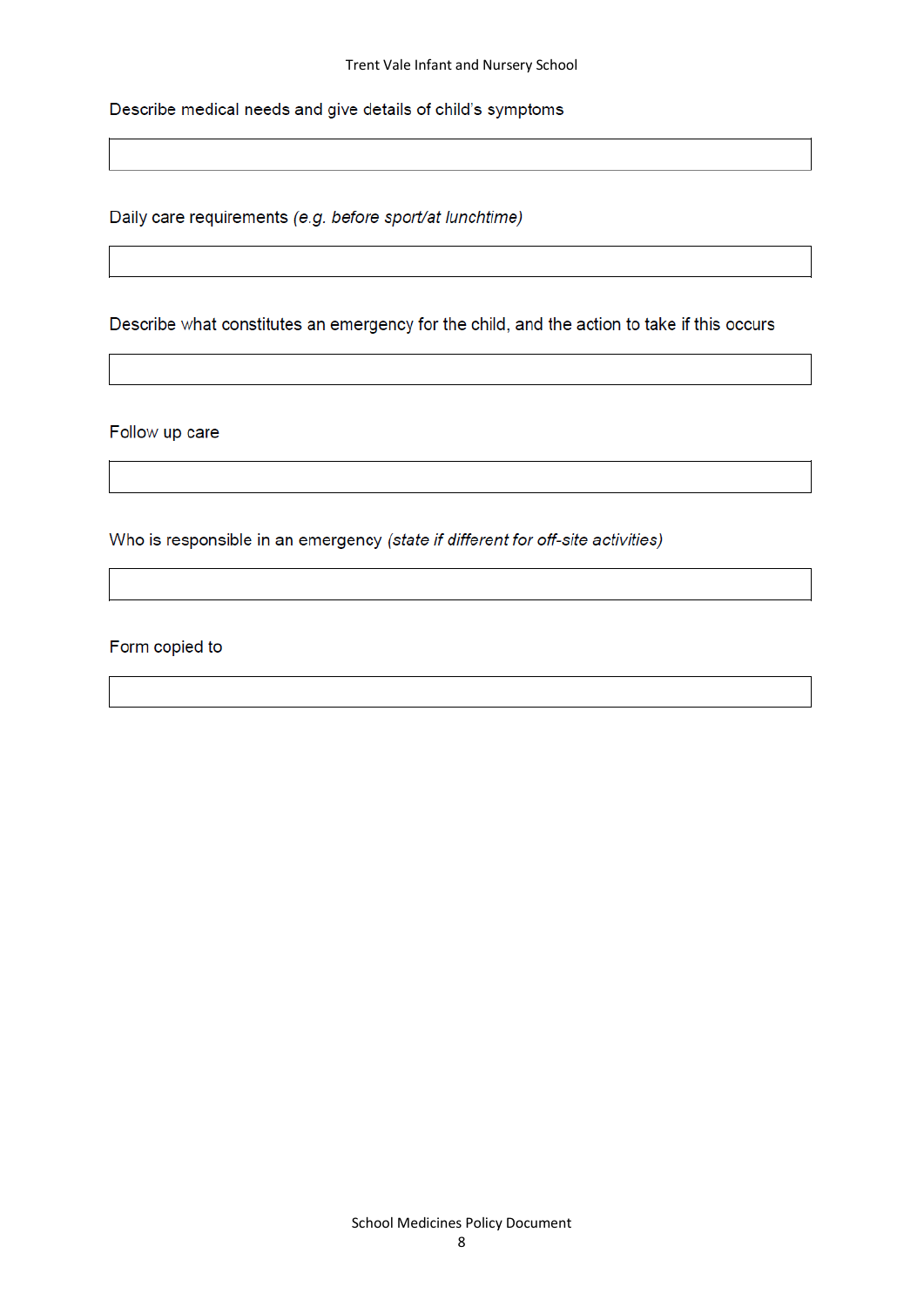# Parental agreement for school/setting to administer medicine

The school/setting will not give your child medicine unless you complete and sign this form, and the school or setting has a policy that the staff can administer medicine.

| Name of school/setting                                                               | Trent Vale Infant and Nursery School |
|--------------------------------------------------------------------------------------|--------------------------------------|
| Name of child                                                                        |                                      |
| Date of birth                                                                        |                                      |
| Group/class/form                                                                     |                                      |
| <b>Medical condition or illness</b>                                                  |                                      |
| <b>Medicine</b>                                                                      |                                      |
| Name/type of medicine<br>(as described on the container)                             |                                      |
| Date dispensed                                                                       |                                      |
| <b>Expiry date</b>                                                                   |                                      |
| Agreed review date to be initiated by                                                |                                      |
| Dosage and method                                                                    |                                      |
| Timing                                                                               |                                      |
| <b>Special precautions</b>                                                           |                                      |
| Are there any side effects that the<br>school/setting needs to know about?           |                                      |
| Self administration                                                                  | N <sub>0</sub>                       |
| Procedures to take in an emergency                                                   |                                      |
| <b>Contact Details</b>                                                               |                                      |
| Name                                                                                 |                                      |
| Daytime telephone no.                                                                |                                      |
| Relationship to child                                                                |                                      |
| <b>Address</b>                                                                       |                                      |
| I understand that I must deliver the<br>medicine personally to                       |                                      |
| I accept that this is a service that the school/setting is not obliged to undertake. |                                      |

I understand that I must notify the school/setting of any changes in writing.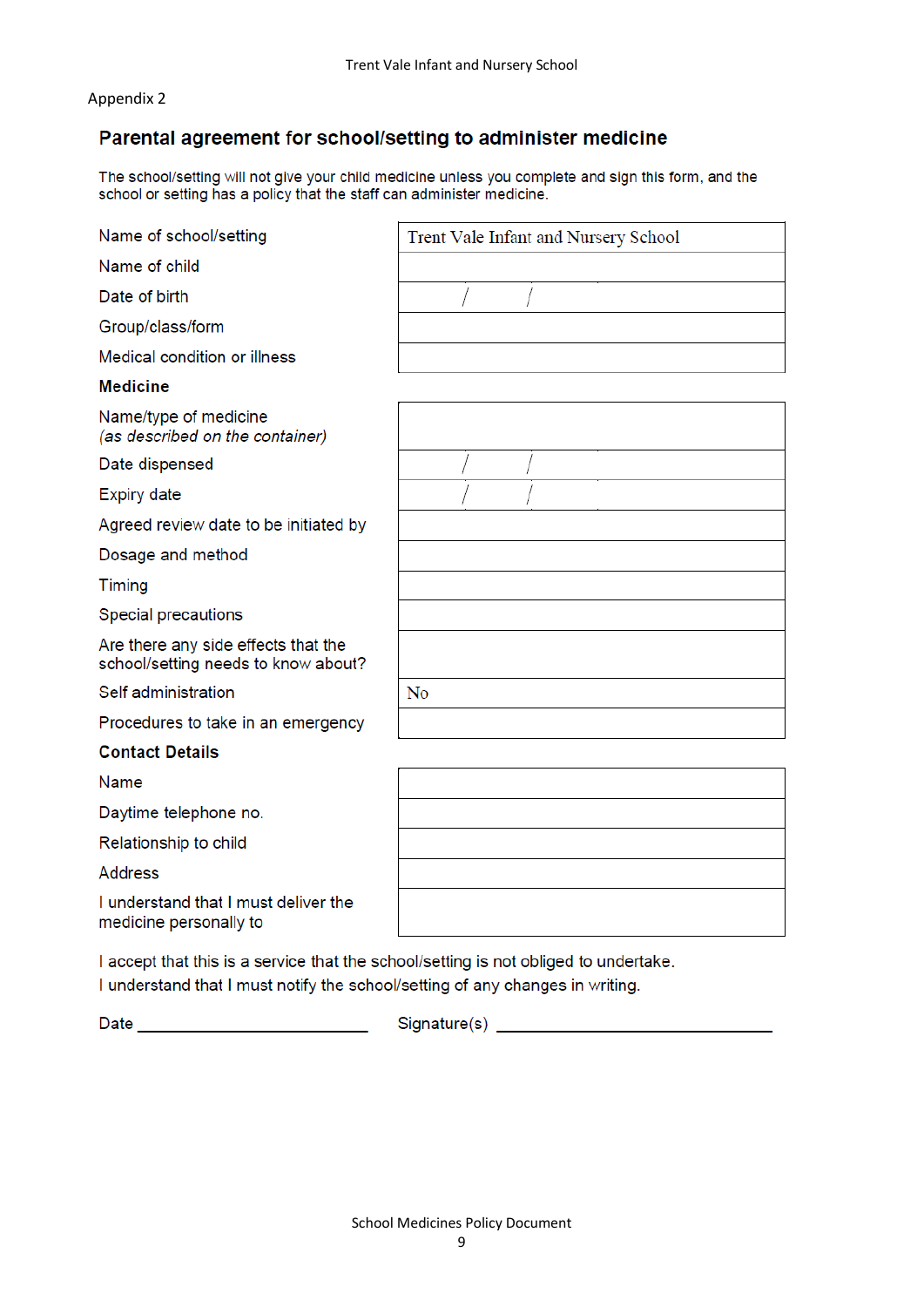# Record of medicine administered to an individual child (Continued)

| <b>Date</b><br>Time given<br>Dose given<br>Name of member of staff<br><b>Staff initials</b> |  |  |
|---------------------------------------------------------------------------------------------|--|--|
| Date<br>Time given<br>Dose given<br>Name of member of staff<br><b>Staff initials</b>        |  |  |
| Date<br>Time given<br>Dose given<br>Name of member of staff<br><b>Staff initials</b>        |  |  |
| <b>Date</b><br>Time given<br>Dose given<br>Name of member of staff<br><b>Staff initials</b> |  |  |